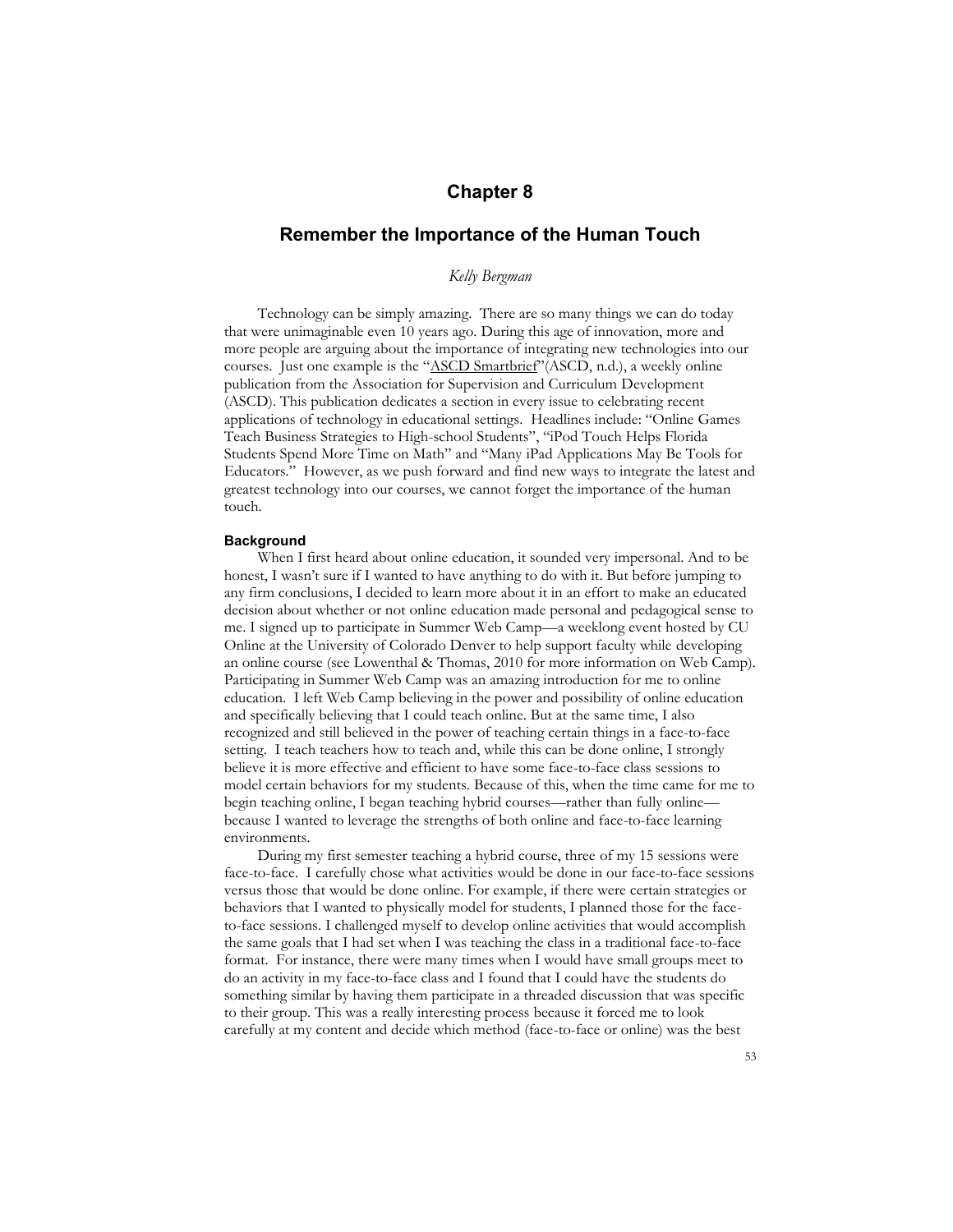fit for each of my teaching activities. But it also forced me to wrestle with how to maintain a human touch in the online portions of my courses. In the following pages, I briefly explain some of the strategies that I use to add a personal touch to an online or hybrid course.

# **Adding a Human Touch When Teaching Online**

Online learning has been characterized as impersonal and isolating. In ways people tend to think of hybrid courses as addressing part of this problem through the combination of time spent face-to-face and online. But it is way too easy when teaching a hybrid course to assume that all affective types of communication will take place during the face-to-face sessions. The following are some strategies I use to add the human touch to my hybrid courses (but they all are equally applicable to fully online courses).

# *Pick Up the Phone*

I strive to call each student before class begins or shortly thereafter. As useful as email can be, I believe that individually calling students on the phone adds a human touch to my courses. I make sure students know when class begins and how to access the class. I also remind my students about tutorials that are available to help them with the online tools we use (i.e., eCollege and LiveText) in class. Many times, I have to leave messages, but I believe this is still helpful because my students know that I have reached out to them and they can hear my voice (see Dunlap & Lowenthal, 2010 for more on this type of strategy).

# *Post Pictures Online*

I ask each student to post a picture of him or herself in an online threaded discussion or through a social networking site. Even in hybrid courses where you eventually meet face-to-face, I think it's important to put a face with a name. During my first few interactions with each student, I look at his/her picture so I know exactly who I am responding to and remember to add that human touch whenever I can. I also think it's important for students to be able to put names and stories with the faces of their classmates. I have my picture posted in the online syllabus so students can see my face and I also post a picture in the discussion to model for them how to post their picture online.

When I teach a hybrid course, I use the students' pictures to memorize each of their names so that I can greet them by name when I see them for the first time in the face-to-face session. This, too, is one of the behaviors—because I teach teachers how to teach—that I like to model for my students. In an elementary or secondary classroom, knowing students' names is extremely helpful for classroom management. In a postsecondary setting, it is important for developing rapport with your students.

### *Learn About Your Students*

I believe it's really important to learn as much as you can about your students especially when teaching online when so much of the valuable chit-chat that happens before and after a class and on breaks is missing. I strive to know about my students' interests, what they like to do outside of class, and so forth. This is one of the behaviors that I believe is so important to model for my students because the more we know about our students, the better we can design our instruction to meet their needs.

54 At the beginning of each semester, I facilitate a discussion where I ask students to tell the class a bit about themselves. As I read the discussion, I make notes for myself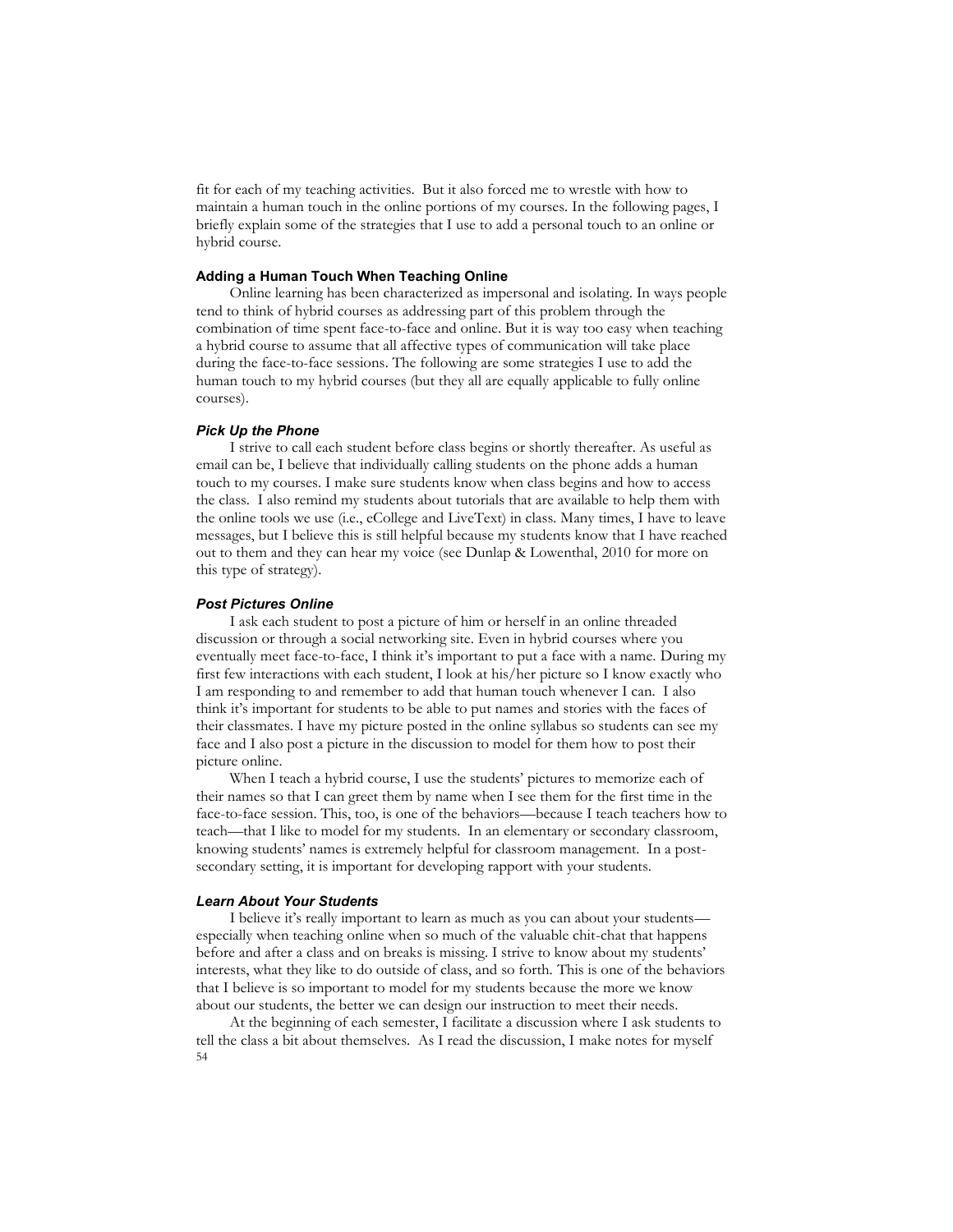about each student so I can refer to them later. As I find out what students' interests are, I can make personal connections with them. If we have a common interest, we can bond around that. If a student has an interest in something that is new to me, I can develop rapport by having that student teach me a bit about the subject. Also, if a student shares that he or she is a single parent, I know that there may be times when family issues must come before school issues. The information I learn about students helps me better understand and interact with them.

#### *Prior Experience Learning Online*

Learning online is strange and foreign to many students. I always ask students about their prior experience learning online because I find that typically those who are brand new to online learning struggle the most. Finding out how many courses they have taken online helps me to identify which students may need additional support.

At the beginning of the semester, I also send out an e-mail to all students and ask them to reply with the answers to questions like "How many online courses have you taken?" and "Why did you choose to take this course online?" I ask students to respond in a private e-mail for two reasons: (a) it helps us check the e-mail system to make sure everything is working properly and (b) answers to these questions might be more personal for students and might better be done one-on-one than in a threaded discussion.

# *Comfort with Technology*

The more advanced we are with our technological skills, the easier it is for us to forget what it's like to be less comfortable with technology. Each time I teach, I try to find out how comfortable each student is with using technology. Technological proficiency is often a hidden curriculum with online learning. We often assume that our students are proficient in the use of technology but this isn't always the case. We need to remember that some students may need more detailed instructions for some activities.

# *Survey Students*

Another strategy I use is that I survey my students during the first few weeks of the course (using a tool like SurveyMonkey.com) to collect feedback on how things are going. Done anonymously; students give me feedback to help improve our course. I make a point of summarizing the feedback and sharing it with students so they know that their voices have been heard. I then use the feedback from the students to make mid-course adjustments. For example, during one survey, I learned that many students preferred to do their online work over the weekend. As a result of this information, I changed the sessions to stay open until Sunday rather than closing them on Saturday. Students appreciate being able to give feedback about the course.

#### *Comment to Every Student*

I don't think it's necessary to reply to each student every time he or she posts in the discussion threads. However, I do think it is important to comment to every student in a course. Therefore, I strive to occasionally comment to every student to ensure that I don't leave anyone out. I believe that this shows my active participation and provides a connection to each student. In my experience, students appreciate knowing that faculty members have taken an active role in the discussion and students appreciate the individual attention. I keep a checklist so I can make sure that I respond to each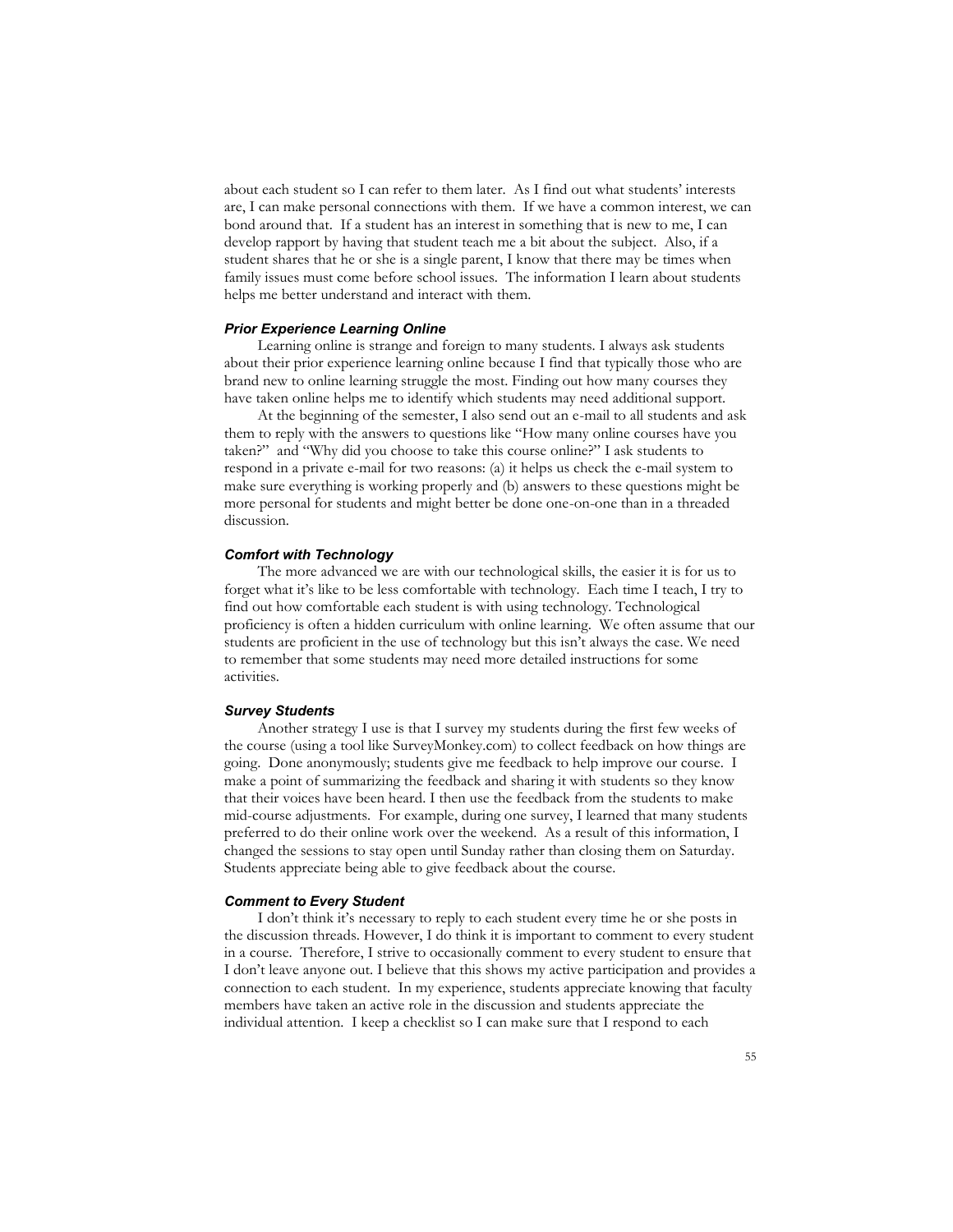student. (This is a time when I refer back to students' photos. I like to see whom I'm responding to.)

### *Personalize Grading*

Another way that I try to add a human touch is by personalizing my grading. I specifically try to do this when I am grading students' discussions. I have found that this shows students that I have read what they wrote and that I'm making connections with them. Private responses allow me to provide more personalized feedback than if I were responding in a threaded discussion.

When I grade the discussion in eCollege, I give each student a numeric score and add comments in the comment box. My comments may include something that specifically relates to the student's post, they might pose an extending question, or they might connect to something I learned about them in the discussion at the beginning of the semester. This is one more opportunity to connect with my students.

### *Keep Track of Assignments*

The accountability of turning in an assignment in a face-to-face class is different than in an online class. Unlike in a face-to-face course where students typically turn in their work to a person, at a certain time—students online typically turn in their work individually at different times of the day and often privately. In my experience, it is easy for students to forget to turn in an assignment, to turn it in the wrong place, or to submit it in the wrong format. I use a checklist when I teach online to make sure that students have completed the tasks that I've asked them to and I follow up with them when something is missing. This type of accountability keeps an online class in the forefront for those students who might occasionally forget about it. Further, it provides a bit of human touch in an environment where students might sometimes feel isolated and alone.

# *Timely Response to emails*

Because students do not see their instructor on a regular basis, they need to know that, if they email their instructor that they can count on a timely response. Sometimes they need information before they can proceed with an assignment, other times they just need support and encouragement. I know that some instructors use Twitter as another way to respond to questions in a timely manner (see Dunlap & Lowenthal, 2009); regardless of the tool for communicating, students need to know that they will hear back from their instructor.

### **Concluding Thoughts**

Technology offers many amazing resources and we, as online instructors, should continue to learn about the latest tools and integrate new strategies into our instruction. But in addition to using current technology, we should also challenge ourselves to make sure that our courses have a human touch. If you are hoping to enhance the human touch in your course, I suggest beginning with learning as much as you can about your students and connecting your instruction to their needs. Brain research tells us that students learn best when they are able to make personal connections with the content; getting to know our students is the first step in the process.

My experience has shown that students greatly appreciate the fact that I take time to get to know them and connect my instruction to each of them. My course surveys and FCQs have shown that the additional time it takes to add a human touch is well